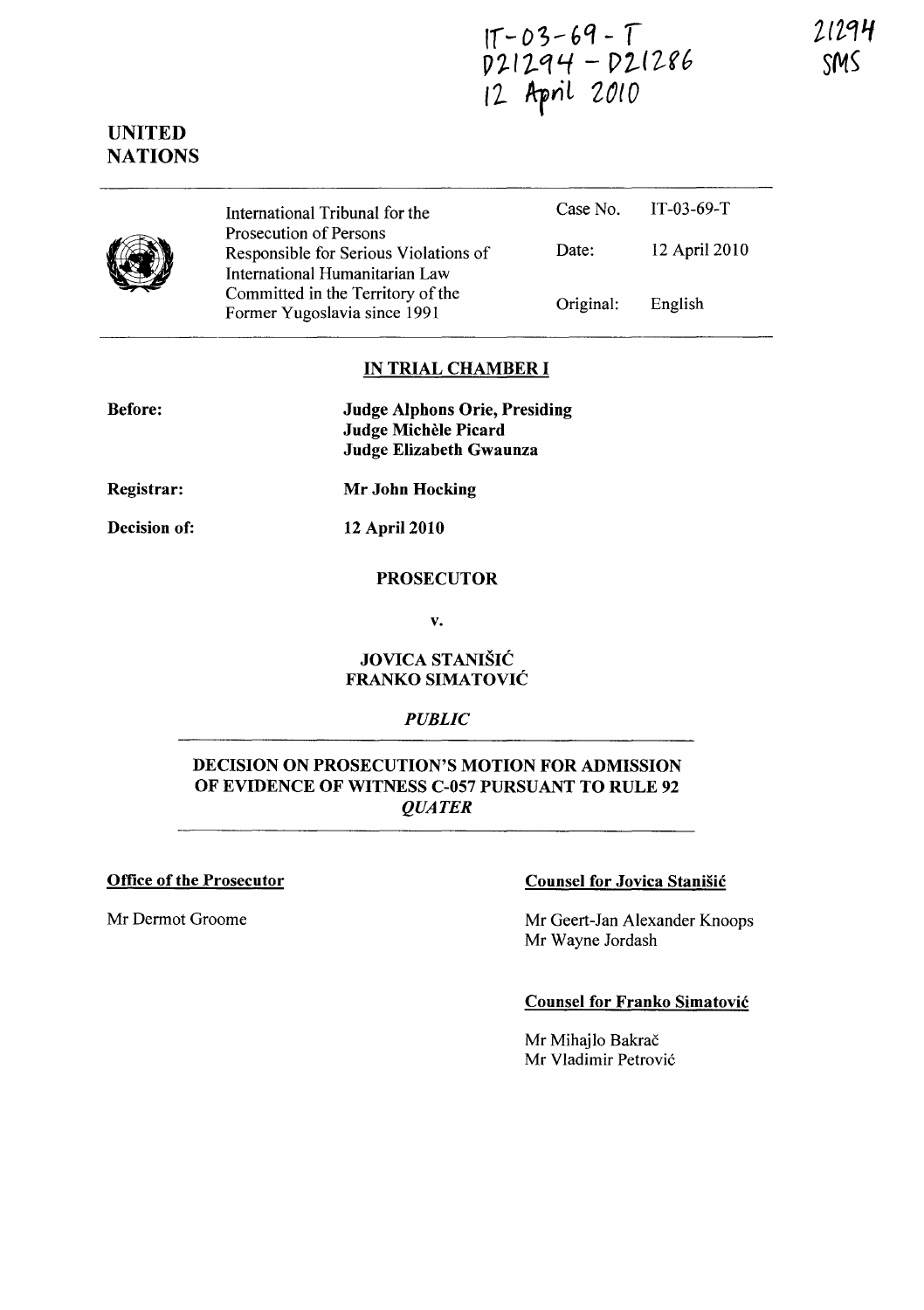# **I. PROCEDURAL HISTORY**

1. On 21 May 2007, the Prosecution filed a motion pursuant to Rule 92 *ter* of the Tribunal's Rules of Procedure and Evidence ("Rules"), seeking the admission of the evidence of Witness C-057 ("Witness").<sup>1</sup> On 19 March 2008, the Prosecution received notice that the Witness had died.<sup>2</sup>

2. On 8 April 2008, the Prosecution filed its "Motion to Admit the Evidence of Witness C-057 Pursuant to Rule 92 *quater"* ("Motion"), in which it indicated its intention to withdraw its Rule 92 *fer* Motion as it had, since then, been informed of the Witness's death.<sup>3</sup> The Motion seeks the admission into evidence of the transcripts of the Witness's testimony from the case of *Prosecutor* v. *Slobodan Milošević ("Milošević case")*,<sup>4</sup> his two witness statements<sup>5</sup> and 16 related exhibits<sup>6</sup> (together "Proffered Evidence").

3. On 22 April 2008, both the Stanisic Defence and the Simatovic Defence responded to the Motion, requesting that the Chamber deny the Motion.<sup>7</sup> The Simatović Defence further requested that the Witness be removed from the Prosecution's Rule 65 *ter* witness list.<sup>8</sup>

### **II. SUBMISSIONS**

#### A. **Prosecution**

4. The Prosecution submits that the Witness is unavailable and, therefore, that the Proffered Evidence may be admitted pursuant to Rule 92 *quater.<sup>9</sup>*

5. The Prosecution submits that the Proffered Evidence is relevant and bears indicia of reliability.<sup>10</sup> It states that, in the *Milošević* case, the Witness was subjected to cross-examination by

 $\mathbf{I}$ Motion for Admission of Written Evidence Pursuant to Rule 92 *ler* (with Confidential Annex A), 21 May 2007 ("Rule 92 *ter* Motion"); see also Decision on Confidential Prosecution Motions for Protective Measures, 26 October 2004, p. 5, granting the Witness a pseudonym. The Prosecution has sought a variation of the protective measures since then. See Confidential Annex A to the Prosecution Submission on Status of Protective Measures with Annex, confidential, 24 November 2009, p. 28.

 $\overline{2}$ Prosecution Motion to Admit the Evidence of Witness C-057 Pursuant to Rule 92 *quater* (with Confidential Annexes), 8 April 2008, para. 2.

Motion, para. I; Confidential Annex 1 to the Motion.

<sup>4</sup>  Transcripts of27 November 2003 and 2 December 2003.

 $\overline{5}$ Witness statements of 27 July 2003 and 25 November 2003. For the purposes of this decision, the use of the masculine by the Chamber does not identify the gender of the Witness. 6

The 16 related exhibits are identified in Annex 2 to the Motion.

Stanisic Defence Response to Prosecution Motion to Admit the Evidence of Witness C-057 Pursuant to Rule 92 *quater* with Confidential Annexes, 22 April 2008 ("Stanišić Response"); Simatović Defence Confidential Response on "Prosecution Motion to Admit the Evidence of Witness C-057 Pursuant to Rule 92 *quater* with Confidential Annexes", 22 April 2008 ("Simatovic Response").

<sup>8</sup> Simatovic Response, para. 12.

 $\ddot{Q}$ Motion, para. 8.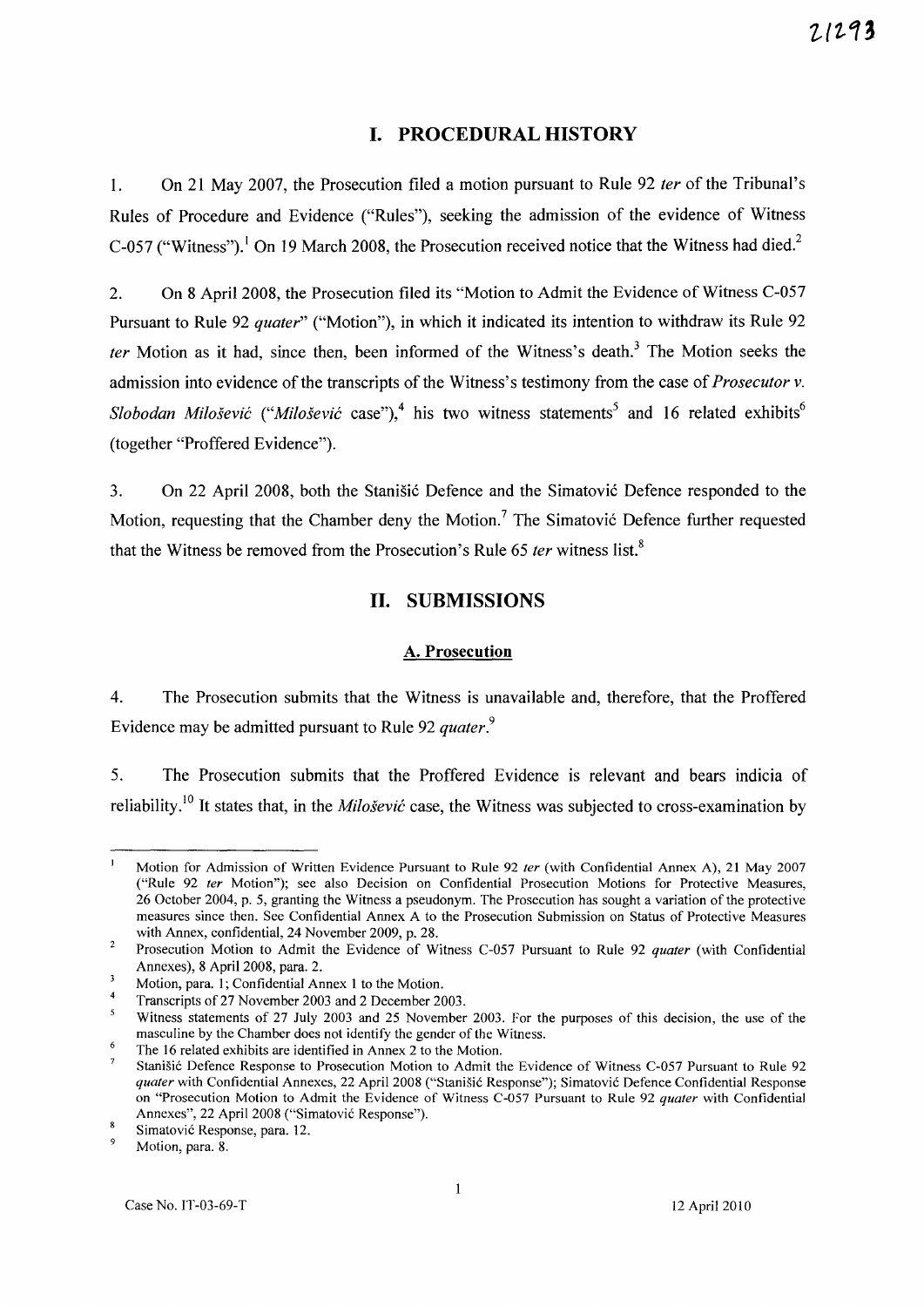one of the *amici curiae* and by Slobodan Milošević ("Milošević").<sup>11</sup> The Prosecution argues that since Milošević was alleged to have been a member of the same joint criminal enterprise *("ICE")* as Jovica Stanišić and Franko Simatović (collectively, "Accused"), he "possessed a common interest in challenging the evidence" of the Witness.<sup>12</sup> The Prosecution further submits that the Proffered Evidence is corroborated by various other witnesses.<sup>13</sup>

6. Finally, the Prosecution submits that there is no overriding public interest in the Proffered Evidence being heard orally and can thus be submitted pursuant to Rule 92 *quater.* It holds that the "corroboration, nature and source of this evidence renders it inherently reliable and of probative value". $^{14}$ 

#### **B. Stanisic Defence**

7. The Stanišić Defence opposes the Motion.<sup>15</sup> It does so on the grounds that admission of the Proffered Evidence would violate Stanisic's rights to a fair trial,<sup>16</sup> that the evidence goes to the acts and conduct of Stanišić, and that the Proffered Evidence is unreliable.<sup>17</sup>

8. The Stanisic Defence submits that evidence presented under Rule 92 *quater* cannot, by definition, be subject to cross-examination before the Chamber and that the Chamber should thus refer to the jurisprudence on the old Rule 92 *bis* (E).<sup>18</sup> The Stanišić Defence argues that determining whether or not a witness should be required to appear for cross-examination is part of the obligation of the Chamber to ensure a fair trial under Articles 20 and 21 of the Statute of the Tribunal ("Statute").<sup>19</sup> The Stanišić Defence further argues that the Chamber should consider three issues: i) whether the evidence sought for admission goes to prove a critical element of the Prosecution's case against the Accused; ii) whether the cross-examination of the Witness in other proceedings adequately dealt with the issues relevant to the Stanišić Defence; and iii) whether the evidence is proximate to the Accused.<sup>20</sup> The Stanistic Defence submits that evidence which is proximate to the

 $\frac{10}{11}$  Motion, para. 9.

 $\frac{11}{12}$  *Ibid.* 

<sup>12</sup>*Ibid.* 

 $\frac{13}{14}$  Motion, para. 10.

 $14$  Motion, para. 11.

<sup>&</sup>lt;sup>15</sup> Stanišić Response, para. 2.<br><sup>16</sup> Stanišić Bennanca, paras 2.

<sup>&</sup>lt;sup>16</sup> Stanišić Response, paras 2, 10.

<sup>&</sup>lt;sup>17</sup> Stanišić Response, para. 2.<br><sup>18</sup> Stanišić Response, para. 11

<sup>&</sup>lt;sup>18</sup> Stanišić Response, para. 11.<br><sup>19</sup> Ibid

 $\frac{19}{20}$  *Ibid.* 

Stanišić Response, paras 11-12.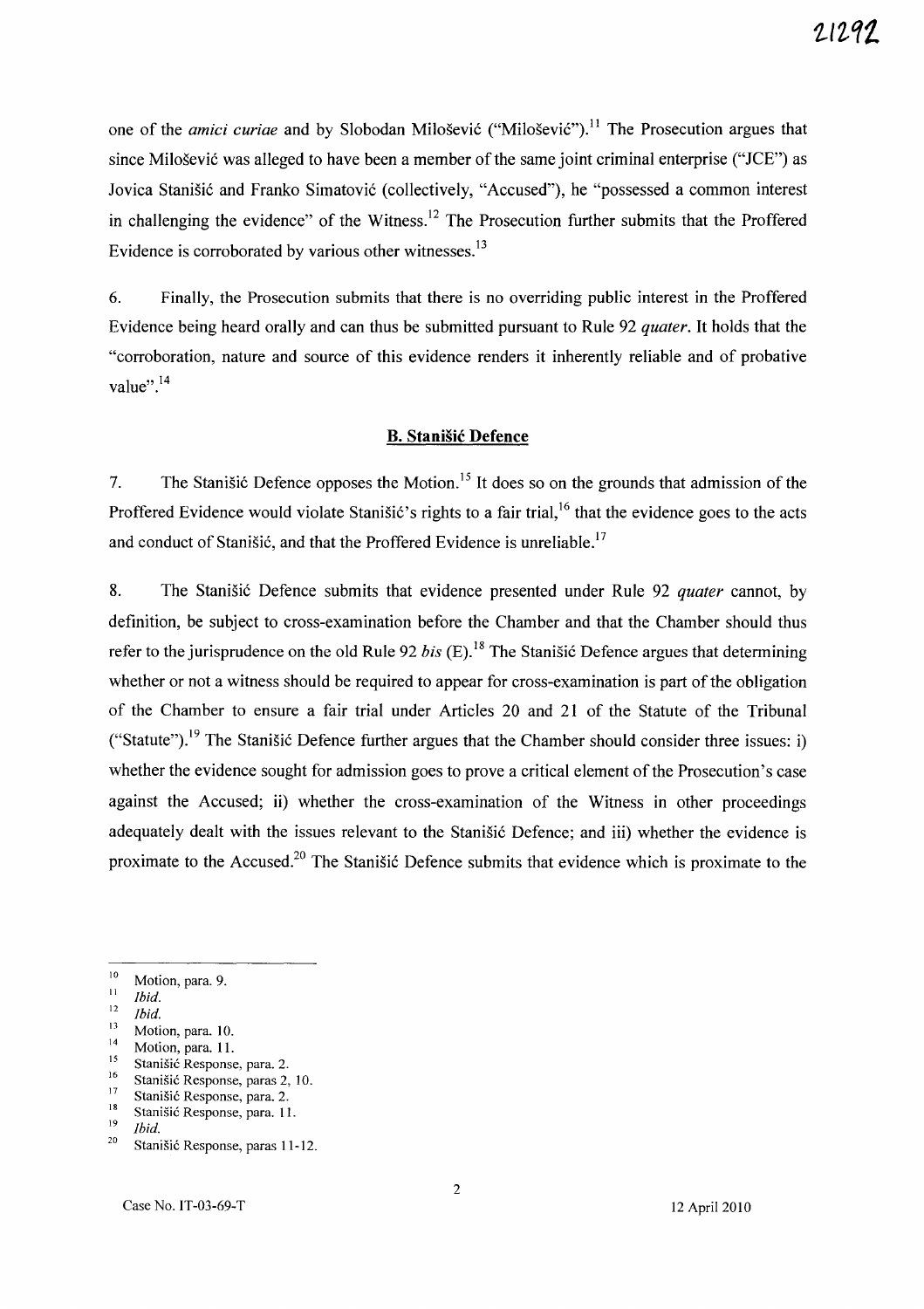Accused and pivotal to the Prosecution's case should not be admitted into evidence pursuant to Rule 92 *quater.*<sup>21</sup>

9. The Stanišić Defence submits that it is the Prosecution's theory that Stanišić bears responsibility for the acts and conducts of others".<sup>22</sup> Therefore, it considers that the Proffered Evidence cannot be admitted pursuant to Rule 92 *quater* since it deals with the actions of Zeljko Ražnatović ("Arkan"), who was alleged to have been a member of the same JCE as the Accused.<sup>23</sup>

10. In addition, the Stanisic Defence submits that the fact that a witness was found to be credible in prior proceedings before this Tribunal does not automatically lead to the conclusion "that the witness should be considered reliable in later proceedings".<sup>24</sup> It contends that the Proffered Evidence does not have sufficient indicia of reliability.<sup>25</sup> In this respect, first, it holds that C-057 was not "effectively" cross-examined by Milošević.<sup>26</sup> Second, it contends that Milošević's interests "were quite different" from those of the Accused.<sup>27</sup> It thus submits that the impossibility to crossexamine the Witness is prejudicial to Stanišić. $^{28}$ 

### c. Simatovic Defence

11. The Simatović Defence opposes the Motion and requests that the Chamber remove the Witness and the associated exhibits from the Rule 65 *ter* witness and exhibit lists.<sup>29</sup> It submits that the Witness, in the Prosecution's Rule 92 *ter* Motion, was proposed as a crime-base witness who was scheduled to be examined for two hours and cross-examined for four hours.<sup>30</sup> It submits that the fact that the Witness was initially going to be heard pursuant to Rule 92 *ter* as opposed to Rule *92 his* indicates that the Prosecution deemed it necessary for the Witness's evidence to be given orally.<sup>31</sup>

12. The Simatovi6 Defence notes that the Proffered Evidence relates to the acts of Arkan's men who, according to the Indictment, were under the control of the Serbian State Security Service ("DB"). It therefore submits that, for Simatović's rights under to Article 21 of the Statute not to be

<sup>&</sup>lt;sup>21</sup> Stanišić Response, paras 12-13.

<sup>&</sup>lt;sup>22</sup> Stanišić Response, para. 16.<br><sup>23</sup> Stanišić Response, paras. 16.

<sup>&</sup>lt;sup>23</sup> Stanišić Response, paras 16-17, 21.<br><sup>24</sup> Stanišić Response, para 18.

<sup>&</sup>lt;sup>24</sup> Stanišić Response, para. 18.

<sup>&</sup>lt;sup>25</sup> Stanišić Response, para. 19.<br><sup>26</sup> Stanišić Besponse, para. 20.

<sup>&</sup>lt;sup>26</sup> Stanišić Response, para. 20.

*<sup>27</sup> Ibid.* 

*<sup>&</sup>lt;i>Zbid.* 

<sup>&</sup>lt;sup>29</sup> Simatović Response, para. 12.

 $\frac{30}{31}$  Simatović Response, para. 7.

<sup>31</sup>*Ibid.*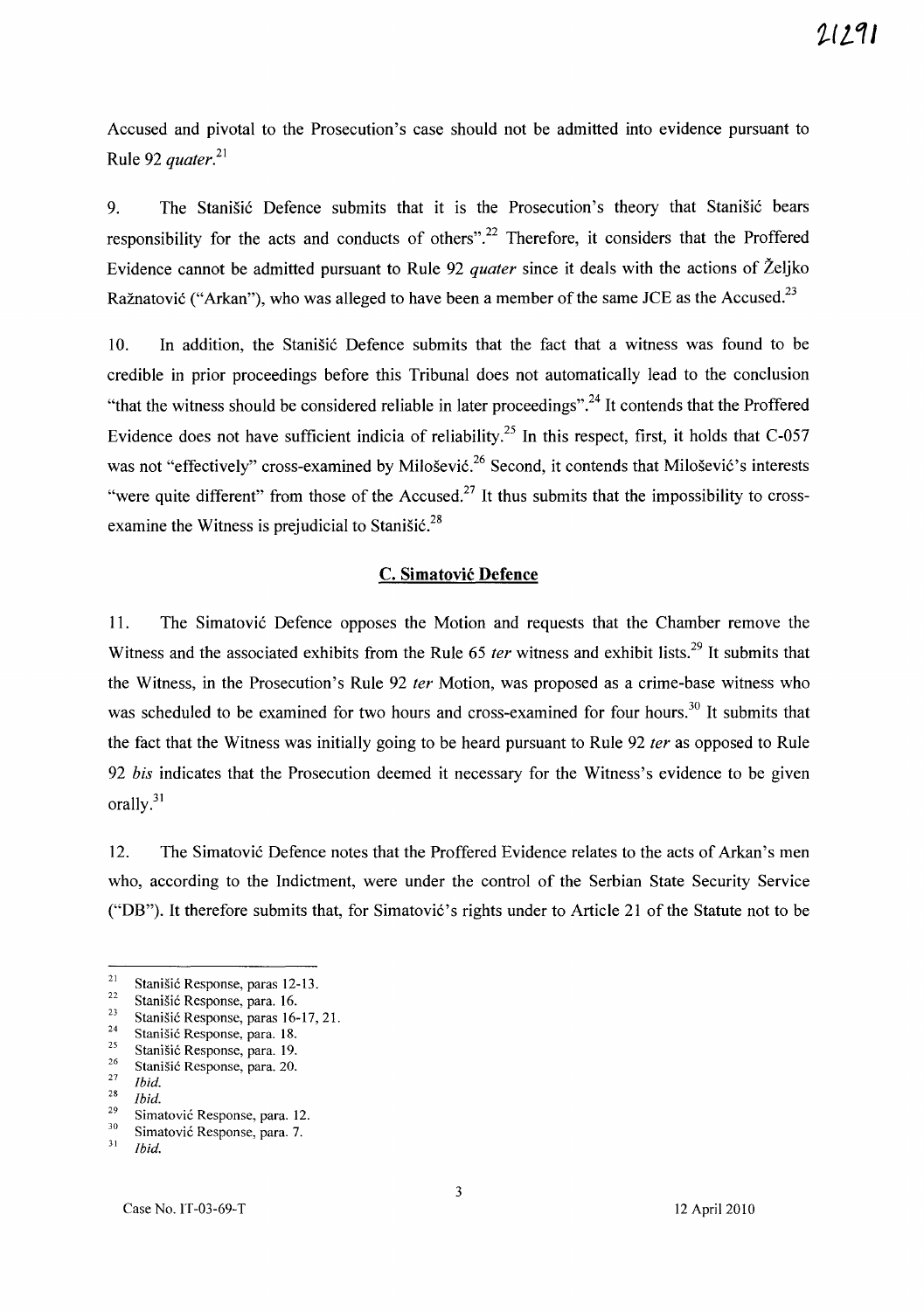violated, the admission of the Proffered Evidence should be able to be subject to cross-examination in these proceedings. $32$ 

13. The Simatović Defence challenges the Prosecution's submission that the Witness's evidence bears indicia of reliability because the Witness was cross-examined in the *Milosevic* case. 33 It argues that the fact that both Milošević and Simatović were indicted as members of the same alleged JCE, does not necessarily imply that they share the same defence strategy and interests in the proceedings.<sup>34</sup>

14. The Simatović Defence further questions the credibility of the Witness due to a possible "changed mental condition".<sup>35</sup> It holds that it is now impossible for the Simatović Defence to determine the mental condition of the Witness at the time of his testimony in the *Milosevic* case, and when he gave the earlier statements to the Prosecution. As such, the admission of the Witness's evidence without the option of cross-examination would violate Article 21 of the Statute.<sup>36</sup>

### III. APPLICABLE LAW

15. The Chamber recalls the law governing the admission of evidence pursuant to Rule 92 *quater* as set out previously by this Chamber.<sup>37</sup>

### IV. DISCUSSION

#### A. Relevance

16. The Chamber finds that the Proffered Evidence is relevant to the case as it relates to the presence and acts of volunteers and of paramilitary units in the area around Erdut in the Serb Autonomous Region of Slavonia, Baranja, and Western Srem.<sup>38</sup>

#### B. Unavailability

17. The Chamber finds that the Witness is deceased and thus "unavailable" pursuant to Rule 92 *quater* (A) (i) of the Rules.

 $32$  Simatović Response, para. 8.<br> $33$  Simatović Besponse, para. 0.

 $\frac{33}{34}$  Simatović Response, para. 9.

 $\frac{34}{35}$  *Ibid.* 

 $\frac{35}{36}$  Simatović Response, para. 10.

 $\frac{36}{37}$  Simatović Response, paras 10-11.

<sup>37</sup> Decision on Prosecution Motion for Admission of Evidence of Witness 8-179 Pursuant to Rule 92 *quater,* <sup>11</sup> March 2010 ("Witness B-179 Decision").

<sup>&</sup>lt;sup>38</sup> See e.g. the events alleged in the Third Amended Indictment, paras 9, 22.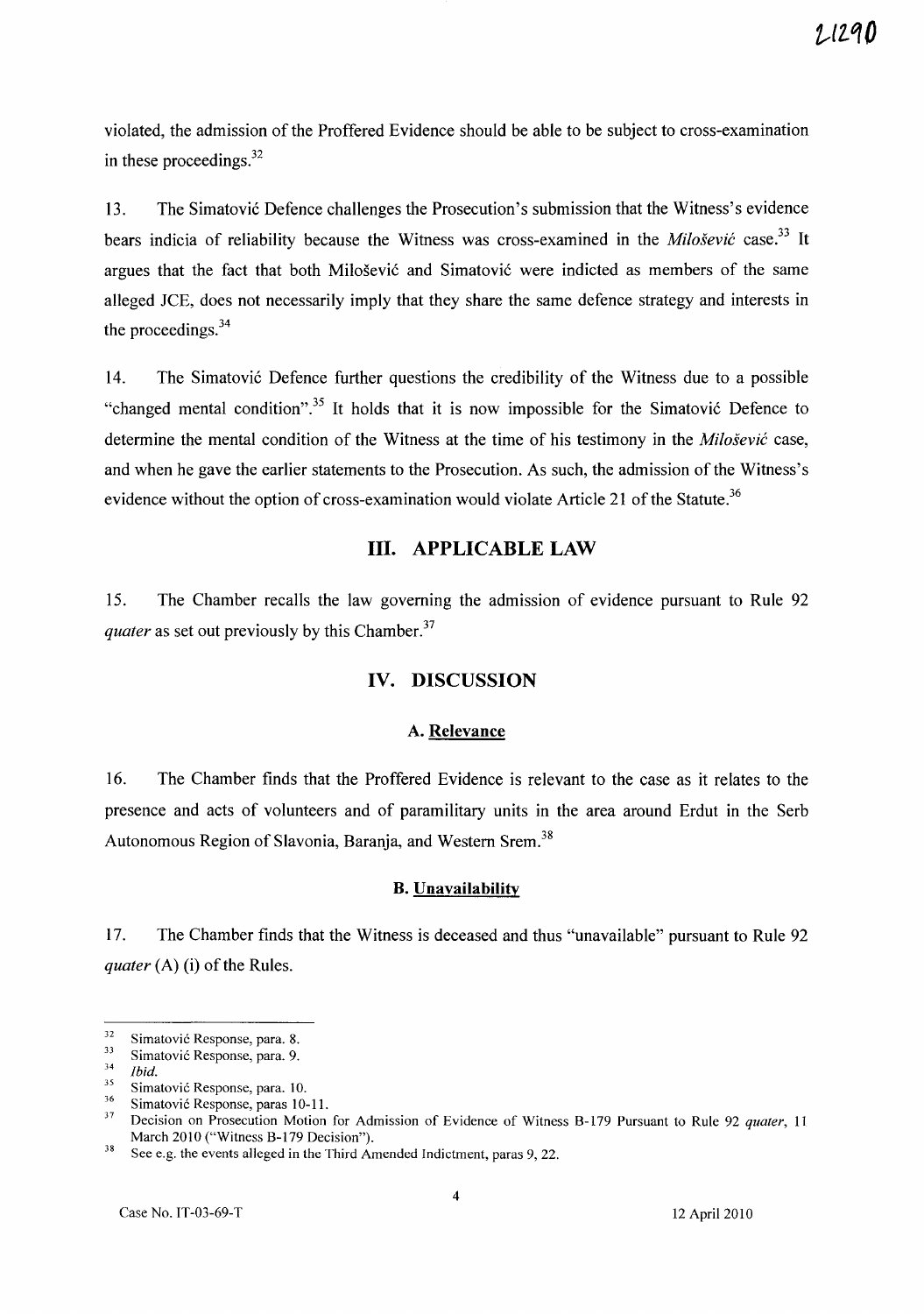#### C. **Reliability**

18. The Chamber will now tum to the second requirement of Rule 92 *quater* (A). The Tribunal has identified the following criteria as being relevant to assess the reliability of evidence being requested for admission pursuant to Rule 92 *quarter:* i) the circumstances in which the statement was made and recorded; ii) whether the statement has been subject to cross-examination; iii) whether the statement, in particular an unsworn statement which was never subject to crossexamination, relates to events about which there is other evidence; and iv) other factors, such as the absence of manifest or obvious inconsistencies in the statements.<sup>39</sup> These criteria will be dealt with below.

19. With regard to the transcripts, the Chamber notes that the Witness testified under oath before the Trial Chamber in the *Milosevic* case.40 The Witness initialled each page of the two statements he gave to the Prosecution and signed the accompanying acknowledgements that the statement was read back to him in his own language and was true to the best of his knowledge and recollection. This was also confirmed by an interpreter approved by the Registry.<sup>41</sup>

20. Both the Stanisic Defence and the Simatovic Defence maintain that the cross-examination of the Witness in the *Milosevic* case cannot be considered to have been of such quality that it would satisfy the criterion of "having been subjected to cross-examination".<sup>42</sup> Furthermore, both the Prosecution and the Defence in this case address the relevance of cross-examinations conducted by an accused (i.e. Milosevi6) who was alleged to be part of the same JCE and consequently shared a "common interest".<sup>43</sup> The Chamber observes that the defence in each case will conduct the crossexamination of witnesses in a way that best fits the defence strategy of the relevant accused.<sup>44</sup> The Chamber considers that a possible common interest due to a shared membership of the alleged JCE is not relevant for the question as to whether or not cross-examination has taken place, because it is not the defence strategy on which the said cross-examination was based that merits assessment, but

<sup>39</sup> See Witness B-179 Decision; see further *Prosecutor* v. *Momcilo Perisic, Case* No. IT-04-81-T, Decision on Prosecution Motions for Admission of Evidence Pursuant to Rule 92 *quater,* 10 October 2008. See further *Prosecutor* v. *Milan Milutinovic, Nikola Sainovic, Dragoljub Ojdanic, Nebojsa Pavkovic, Vladimir Lazarevic and Sreten Lukic,* Case No. IT-05-87-T, Decision on Prosecution Motion for Admission of Evidence Pursuant to Rule *92 quater,* 16 February 2007, para. 7; *Prosecutor* v. *Ante Gotovina, Ivan Cermak and Mladen Markac,* Case No. IT-06-90-T, Decision on the Admission of Statements of Seven Witnesses Pursuant to Rule 92 *quater,* 16 June 2008, para. 6.

<sup>&</sup>lt;sup>40</sup> Hearing of 27 November 2009, Case No. IT-02-54-T, Transcript, pp. 29802-29803.

<sup>&</sup>lt;sup>41</sup> Witness statements of 27 July 2003 and 25 November 2003

<sup>&</sup>lt;sup>42</sup> Stanišić Response, para. 23; Simatović Response, para. 7<br> $^{43}$  Mation gave 0.

<sup>43</sup> Motion, para. 9. 44 See e.g. *Prosecutor* v. *Slobodan Milosevic,* Case. No. IT-02-54-T, Decision on Prosecution Motion for the Admission of Transcripts in Lieu of Viva Voce Testimony Pursuant to 92 bis (D) - Foča Transcripts, Dissenting Opinion of Judge Patrick Robinson, 30 June 2003, paras 31-35.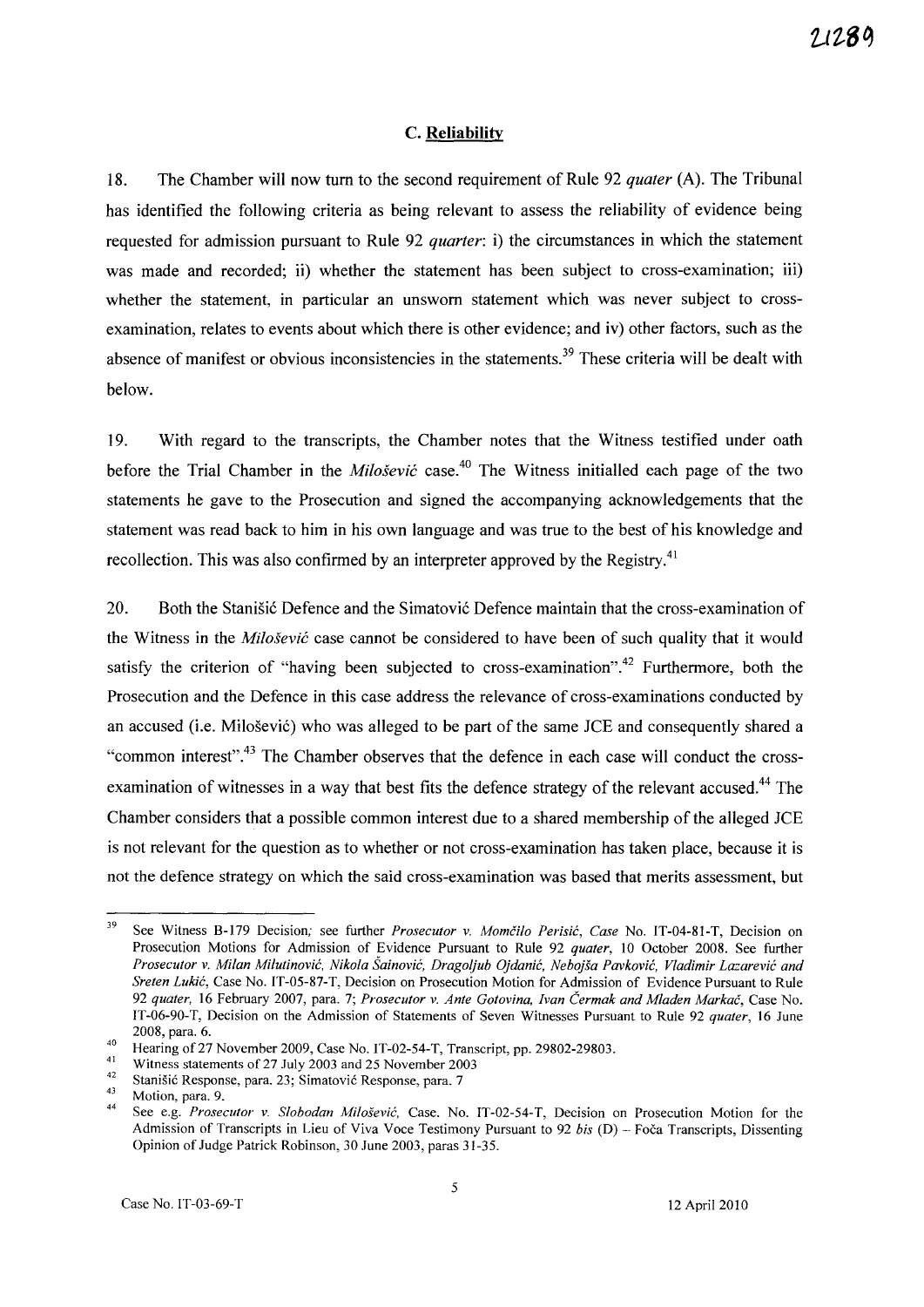the reliability of the evidence given by the witness.<sup>45</sup> Of relevance for the reliability of the Proffered Evidence is the question whether the witness has been tested through cross-examination in general. The Chamber furthermore recalls that the quality of prior cross-examination is a factor that may be considered when weighing the Proffered Evidence, if admitted.<sup>46</sup>

21. Whilst not all witnesses named by the Prosecution as corroborating the Proffered Evidence<sup>47</sup> can be considered for this purpose,<sup>48</sup> the Chamber finds that it appears from the information presented to the Chamber that the evidence is corroborated by the evidence of other witnesses who have testified or are proposed to testify pursuant to Rule 92 *ter*.<sup>49</sup>

22. Finally, the Chamber finds that the Witness's statements and testimony do not *prima facie*  appear to contain manifest or obvious inconsistencies.

23. The Chamber is therefore satisfied that the Proffered Evidence has sufficient indicia to be considered reliable for the purpose of admission pursuant to Rule 92 *quater* of the Rules.

### **D. Acts and Conduct**

24. The Proffered Evidence deals in part with acts of Arkan and of certain paramilitary units, e.g. Arkan's men, for which the Accused's responsibility is allegedly incurred. However, it does not deal, *per se,* with the acts and conduct of either Accused. The Chamber therefore finds, in line with its earlier observations in a previous decision and the Tribunal's jurisprudence,<sup>50</sup> that the Proffered Evidence does not go to the acts and conduct ofthe Accused as charged in the Indictment.

<sup>45</sup>  In the *Popovic et al.* case, the Trial Chamber admitted evidence of a witness pursuant to Rule 92 *quater* who was said to have been cross-examined in previous proceedings on behalf of an accused with "different interests" or who was "hostile" to the concerned accused in the *Popovic et al.* case. The Trial Chamber, however, found that such claims could only be considered when assessing the weight to be assigned to the said testimonies. See *Prosecutor*  v. *Vujadin Popovic, Ljubisa Beara, Drago Nikolic, Ljubomir Borovcanin, Radivoje Miletic, Milan Gvero, and Vinko Pandurevic,* Case No. IT-05-88-T, Decision on Prosecution Motion for Admission of Evidence Pursuant to Rule 92 *quater ("Popovic et at.* Decision"), 21 April 2008, para. 60.

<sup>46</sup>  Witness B-179 Decision, para. 38; see also *Popovic et at.* Decision, para. 51.

 $\frac{47}{48}$  Motion, para. 10.

Witness C-1050 is removed by the Prosecution from its 65 *ter* Witness List by Submission of 5 June 2009; the evidence of Witness C-1051 is also submitted pursuant to Rule 92 *quater;* the evidence of witnesses JF-003, C-1194, and C 1162 are submitted pursuant Rule 92 *bis;* see Prosecution Submission of Amended Consolidated Witness List and Request to Present Additional Witnesses within Allotted Time ("Prosecution's 5 June 2009 Witness List"), 5 June 2009.

<sup>49</sup>  Witnesses C-1118, C-1l29 and C-1215 have testified as Rule 92 *fer* witnesses on respectively 15 July 2009,3 March 2010 and 5 March 2010; Witnesses C-I089 is submitted by the Prosecution as a Rule 92 *ter* witness; see Prosecution's 5 June 2009 Witness List; Prosecution Submission on *92ter* and *92bis* Witnesses, 13 November 2009, para. 14.

<sup>50</sup>  Witness B-179 Decision, paras 29-31; *Prosecutor* v. *Stanislav Galic,* Case No. IT-98-29-AR73.2, Decision on Interlocutory Appeal Concerning Rule 92 *bis* (C), 7 June 2002, para. 9; *Prosecutor* v. *Siobodan Milosevic,* Case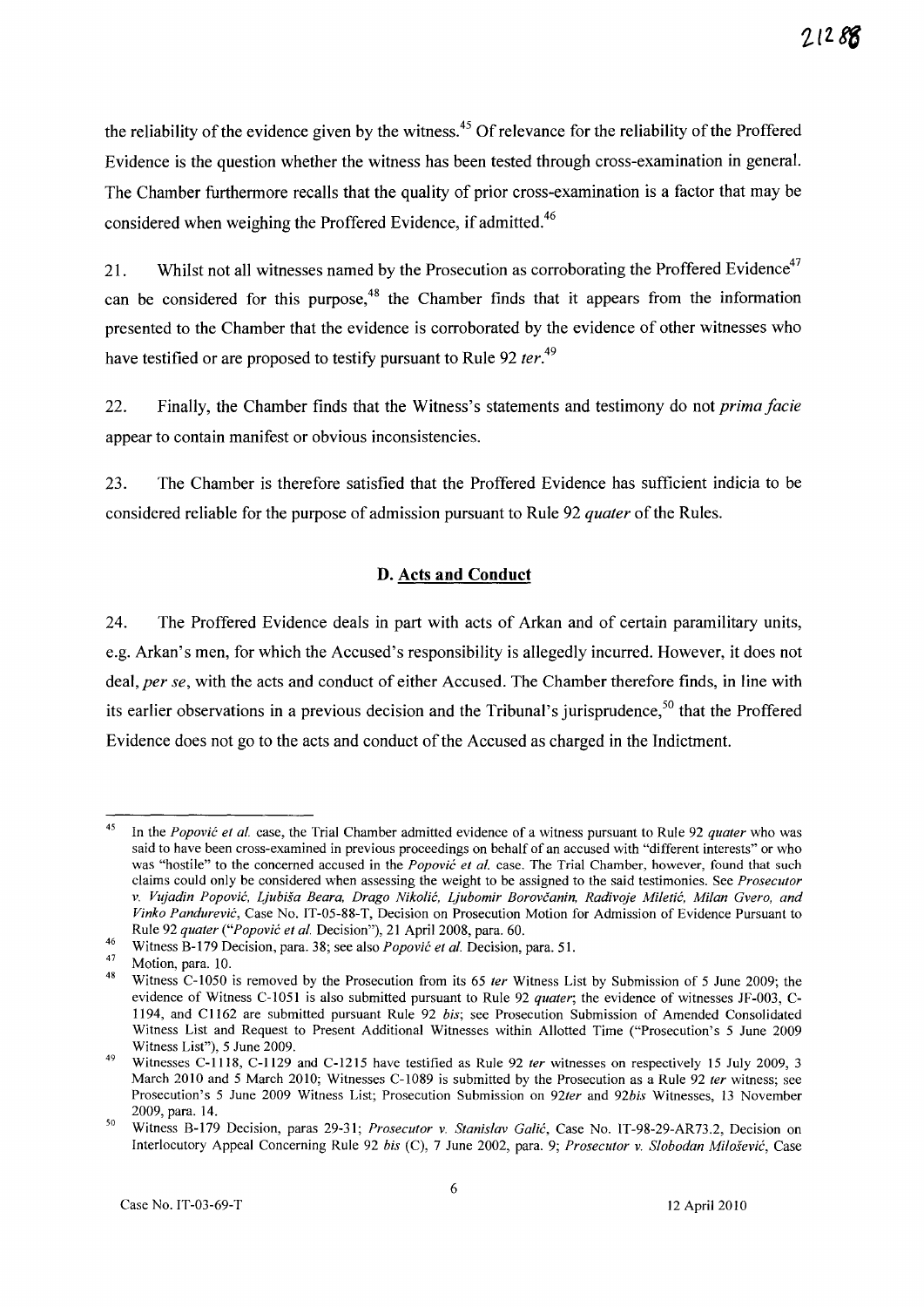#### **E. Associated exhibits**

25. The associated exhibits have all been discussed by the Witness and without these exhibits the transcript would become incomprehensible. As such, the Chamber considers that they form an inseparable and indispensable part of the Witness's evidence and may therefore be admitted.

#### **F. Conclusion**

26. For all the above, the Chamber finds the Proffered Evidence to be of relevance and probative value within the meaning of Rule 89 of the Rules and finds that the conditions of Rule 92 quater are fulfilled and that the proffered evidence can be admitted.

### **v. DISPOSITION**

27. For the foregoing reasons and pursuant to Rules 89 (C) and 92 quater of the Rules, the Chamber:

**GRANTS** the Motion;

**ADMITS** into evidence under seal:

- (i) the un-redacted testimony of the Witness in the *Milosevic* case dated 27 November 2003 (p. 29801-29836) and 2 December 2003 (p. 29837-29879);
- (ii) the Witness's statements dated 27 July 2003 and 25 November 2003;
- (iii) the associated exhibits with Rule 65 fer No. 4557, 4622, 3554, 2809, 2889, 4526, 4727,4729, and 3556;
- (iv) the Death Certificate of the Witness (Confidential Annex 1 to the Motion);

**ADMITS** into evidence publicly the related exhibits with Rule 65 fer No. 4547, 4549, 0722, 3649, 4515,3622,0019;

No. IT-02-54-T, Decision on Prosecution's Request to Have Written Statements Admitted Under Rule 92 *his, 21*  March 2002, para. 22.